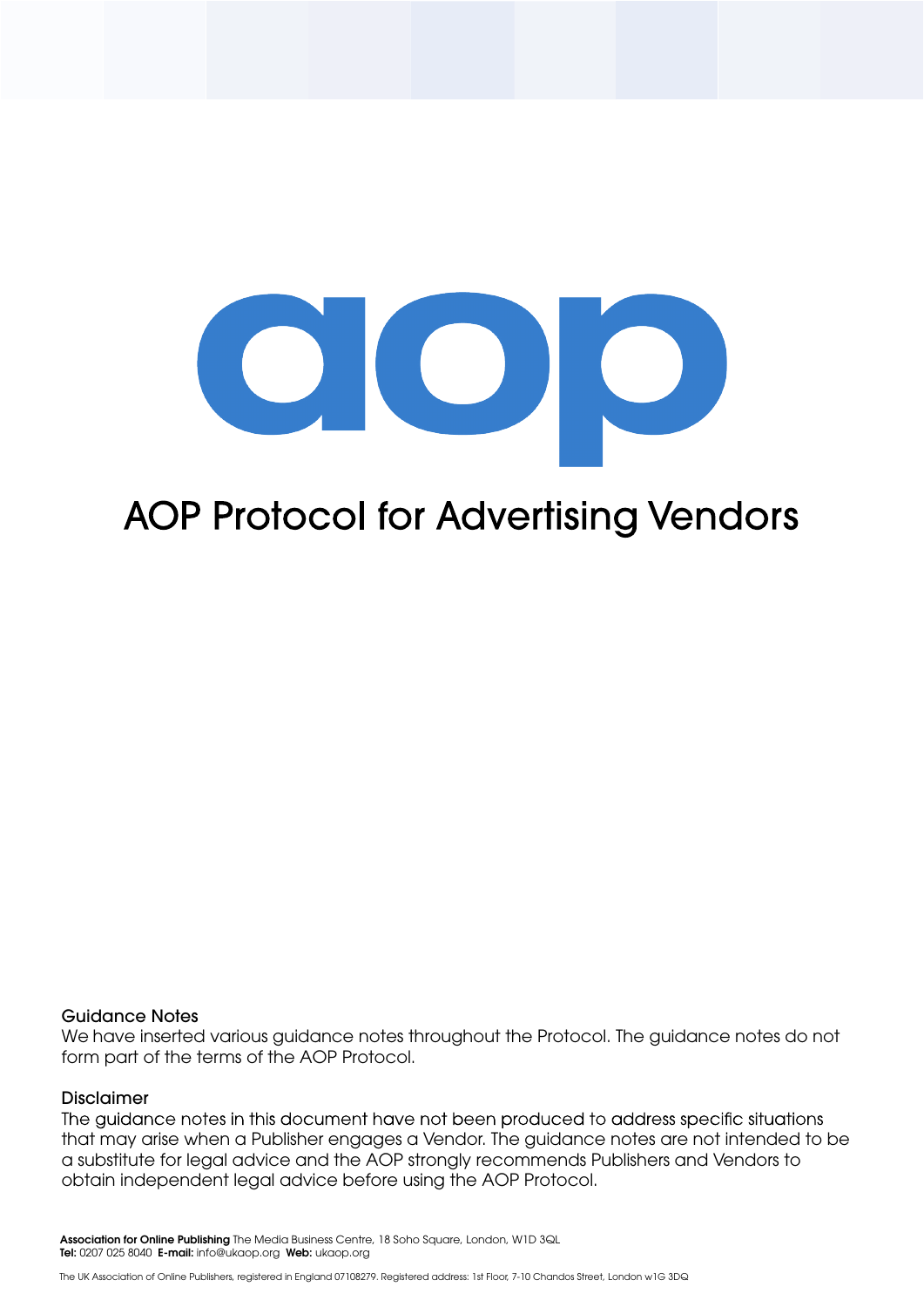# **Introduction**

The Association of Online Publishers (the **"AOP"**) has consulted with its members to address concerns raised by the recent implementation of the General Data Protection Regulation 2016/679 (the **"GDPR"**).

As a consequence of these discussions the AOP has decided to promulgate the protocol set out below (the **"AOP Protocol"**).

The AOP Protocol is designed for use by publishers (the **"Publisher"**) when engaging advertising vendors (including advertising agencies, ad tech vendors, trading desks bidders and ad servers) (a **"Vendor"**) that deploy, or cause to be deployed, cookies, pixels, tags or similar technologies on a Publisher's website(s) and other media platforms and/or which process data derived from such cookies.

It is for the Publisher to determine how the AOP Protocol will be incorporated into the legal relationship between it and its Vendors. Therefore, the following suggestions are not prescriptive, and the parties should obtain independent legal advice on their use:

the Publisher and the Vendor enter into a legally binding variation agreement which incorporates the terms of the AOP Protocol directly or by reference; and/or

Where a Publisher engages a Vendor, the terms of the AOP Protocol may, at the election of the Publisher, be incorporated into and form part of the Insertion Order, or other contractual instrument, pursuant to which the Publisher engages the Vendor to provide services to the Publisher.

For legacy engagements:

"Affiliate Marketing" means tracing referrals to a third party's website(s), including purchases made on the website(s), for the purpose of generating revenue for the Publisher;

• The Vendor signs the declaration set out at Part 1a of Appendix 1 indicating its acceptance of the AOP Protocol; and/or

The Vendor accepts the declaration set out at Part 1b of Appendix 1 which will be published on the Media Trust platform.

**"Approved Vendor Cookie"** shall have the meaning defined in clause 2.2; The above definition applies to cookies which fall within one or more of the 5 Permitted Purposes and where sufficient transparency information about such cookies has been supplied by the Vendor to the Publisher.

"Data Controller" shall have the same meaning as defined in the GDPR; **"Data Privacy Laws"** shall mean the following as amended, extended, re-enacted or replaced from time to time.

For new engagements:

• the terms of the AOP Protocol are inserted directly into the Publisher's standard purchasing terms, or equivalent, or into the insertion order or other standard documentation of the Vendor; and/or

• The Vendor signs the declaration set out at Appendix 1a indicating its acceptance of the AOP Protocol; and/or

• The Vendor accepts the declaration set out at Appendix 1b which will be published on the Media Trust platform.

Whilst the AOP Protocol contains several references to the GDPR and defined terms used in that legislation, such as "Data Controller", adherence to the AOP Protocol by Publishers and Vendors will not discharge all compliance obligations of Publishers and Vendors under the GDPR or the Data Privacy Laws generally.

For new engagements:

• the terms of the AOP Protocol are inserted directly into the Publisher's standard purchasing terms, or equivalent, or into the insertion order or other standard documentation of the Vendor; and/or

• The Vendor signs the declaration set out at Appendix 1a indicating its acceptance of the AOP Protocol; and/or

• The Vendor accepts the declaration set out at Appendix 1b which will be published on the Media Trust platform.

## AOP Protocol Terms

The AOP Protocol consists of the following terms:

#### 1. Definitions

**"Attribution"** means the tracking and recording of events arising from a User's interaction with an advertisement;

**"Analytics"** means the analysis of the data derived from Attribution; The above definitions of "Affiliate Marketing", "Attribution" and "Analytics", together with the definitions of "measurement" and "verification" are designed to set out the range of permitted purposes for which cookies can be used without further terms of use being agreed by the parties where the parties elect to use the AOP Protocol.

(i) EC Directive 1995/46/EC on the protection of individuals with regard to the processing of personal data and on the free movement of such data; EC Directive 2002/58/EC on Privacy and Electronic Communications; (iii) EC Regulation 2016/679 (the **"GDPR"**) on the protection of natural persons

with regard to the processing of personal data and on the free movement of such data;

(iv) all local laws or regulations implementing or supplementing the EU legislation mentioned in (i)-(iii) above, including the Data Protection Act 2018; and (v) all codes of practice and guidance issued by national regulators relating to the laws, regulations and EU legislation mentioned in (i)–(iv) above.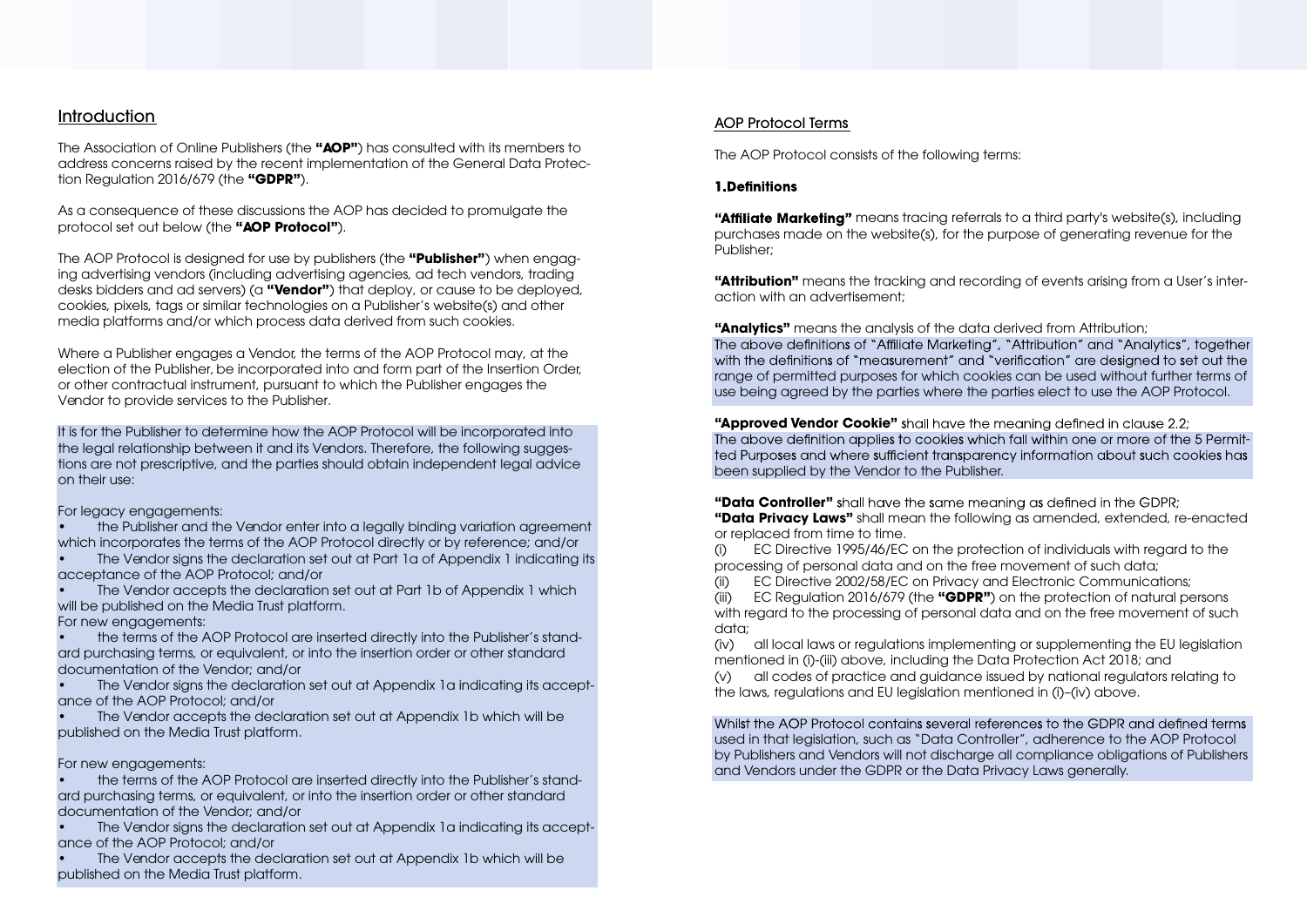In particular, it should be noted that the engagement by Publishers of Vendors may give rise to significant compliance requirements such as the implementation of:

- a data protection impact assessment;
- due diligence on the Vendor by the Publisher;
- data sharing terms; and/or
- data processing terms.

Publishers and Vendors should seek independent legal advice to identify their respective compliance obligations.

**"Data Processor"** shall have the same meaning as defined in the GDPR;

The above definition of "Publisher Data" covers all data stored and/or accessed from cookies approved by the Publisher for the deployment on a Publisher Property, including that part of any derivative data sets created from such data.

**"Measurement"** means measuring the delivery of an advertisement to a User including the number of impressions and the duration of a User's viewing of the advertisement;

"Permitted Purposes" means the purposes of Affiliate Marketing, Attribution, Ana-Ivtics, Measurement and/or Verification:

**"Personal Data"** shall have the same meaning as defined in the GDPR;

**"Processing/Processed"** shall have the same meaning as defined in the GDPR;

**"Publisher Data"** shall mean data derived from an Approved Vendor Cookie;

The above definition of "Relevant Agreement" covers insertion orders, MSA's, standard terms of business, purchase order terms and any other legal terms and conditions governing the use of Vendor Cookies on Publisher Properties and/or the processing of data derived from Vendor Cookies that are approved by the Publisher.

**"Supervisory Authority"** shall have the same meaning as defined in the GDPR; **"Services"** means the services to be supplied by the Vendor to the Publisher under the terms of a Relevant Agreement;

**"Transparency Information"** shall have the meaning defined in clause 2.1;

**"Publisher Property"** means the website(s) pages and/or other electronic media owned by the Publisher and the advertisements served to a user when he/she visits such website(s) or electronic media;

"Verification" means the verification of the data derived from the Attribution and the Measurement of an advertisement, together with data relating to the presentation and placement of an advertisement, against the performance metrics agreed by the Publisher and the Vendor in a Relevant Agreement.

**"Relevant Agreement"** means any agreement between the Publisher and the Vendor which concerns, directly or indirectly, the use of a Vendor Cookie(s) on a Publisher Property and/or the Processing of Publisher Data by the Vendor;

> In particular, PECR provides that unless a cookie is necessary for the provision of a service requested by the user (such as cookies used to remember the content of an online shopping cart), the use of cookies requires a user's consent. In addition, the quality of the consent required by PECR is the same as that required by the GDPR; namely the freely given, specific and informed consent of a user.

**"User"** means a user of a Publisher Property;

**"Vendor Cookie(s)"** means cookies, pixels, tags or similar technologies deployed directly or indirectly by the Vendor;

#### **2. Selection of Vendor Cookies**

2.1 The Vendor shall disclose to the Publisher a complete and accurate list of all Vendor Cookies the Vendor proposes to deploy and/or use on each Publisher Property, together with all of the information required to ensure that the deployment and use of such Vendor Cookies on each Publisher Property and the Processing of the Publisher Data by or on behalf of the Vendor complies with Data Privacy Laws, including without limitation, the following information:

- (a) which of the Permitted Purposes is conducted by each Vendor Cookie;
- (b) the duration of the data stored by each Vendor Cookie; and
- (c) the privacy policy applicable to each Vendor Cookie

(such information shall be collectively defined as the "**Transparency Information**")

Whilst the GDPR recognises that the processing of personal data for direct marketing purposes may be regarded as the legitimate interest of a data controller, the legitimate interest ground cannot be used for the deployment of cookies. In the UK, the use of cookies is governed by the Privacy and Electronic Communications (EC Directive) Regulations (**"PECR"**).

Clause 2.1 is designed to ensure that where a User is invited to consent to the use of Vendor Cookies on a Publisher Property, the Vendor provides the Publisher with sufficient information to enable the Publisher to obtain the informed consent of the User on behalf of the Vendor. In the absence of the Transparency Information any consent obtained from Users to the use of Vendor Cookies is likely to be invalid on the basis that such consent would not amount to informed consent.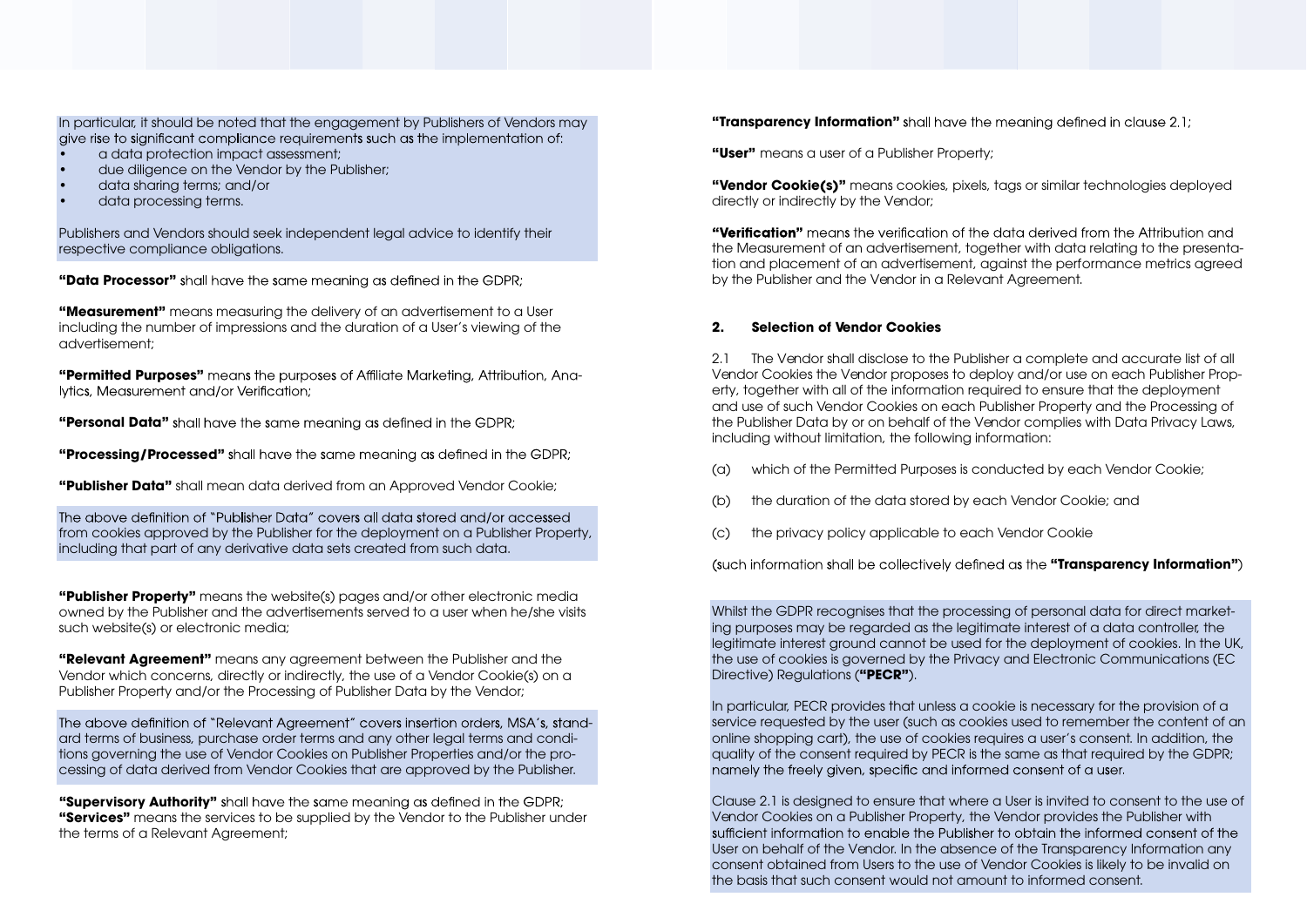2.2 On receipt of the Transparency Information the Publisher shall notify the Vendor in writing which of the Vendor Cookies have been approved for deployment and use on each Publisher Property. Once approved by the Publisher such cookies shall be designated as **"Approved Vendor Cookies"**.

Any cookies intended to be deployed by a Vendor on a Publisher Property which<br>facilitate additional purposes to the 5 Permitted Purposes, require the specific approval of the Publisher and may be subject to additional terms of use.

2.3 W here the Vendor proposes the deployment and use of a Vendor Cookie on a Publisher Property which is not limited to one or more of the Permitted Purposes then, without prejudice to the Vendor's obligations in clause 3, the Publisher and the Vendor shall discuss and agree the terms upon which such cookies may be deployed and used on a Publisher Property.

#### **3. Vendor's Obligations**

3.1 T he Vendor shall:

3.1.1 e nsure that it only deploys, or causes to be deployed, Approved Vendor Cookies on such Publisher Properties as are identified by the Publisher and the Vendor in the Relevant Agreement;

Clause 3.1.3 reflects the provisions of PECR which state that cookies for which consent is required cannot be deployed until the user has given a valid consent. 3.1.4 subject to the fulfilment of the Publisher's obligations in clause 5, ensure that the:

3.1.2 s ubject to clause 2.3, be entitled to:

(a) deploy, or cause to be deployed, and/or use Approved Vendor Cookies on the applicable Publisher Properties for the Permitted Purposes only;

Clause 3.1.4 reflects the ICO's published guidance which states that acquiring a valid consent from a user for the use of third party cookies is a shared responsibility of Publishers and Vendors.

(b) Process, or cause the Processing, of the Publisher Data for the Permitted Purposes only;

Clauses 3.1.1 and 3.1.2 are designed to give the Publisher control of two key activities:

which cookies are deployed on the Publisher's electronic media; and

• the subsequent processing of data that is stored in and/or accessed from the cookies deployed on the Publisher's electronic media.

3.1.3 w here the Publisher is required to obtain the User's consent under clause 5.1.3, not deploy, or cause to be deployed, any Approved Vendor Cookie until the Publisher has obtained the User's consent;

Clause 3.1.7 is designed to provide a flow down of the Vendor's obligations in the AOP Protocol to any third party engaged by the Vendor where that third party is either:

(a) deployment and use of the Approved Vendor Cookies on the applicable Publisher Properties complies with applicable Data Privacy Laws;

(b) Processing of the Publisher Data by, or on behalf of the Vendor, complies with applicable Data Privacy Laws;

As stated elsewhere in the guidance notes, Publishers and Vendors should seek independent legal advice on the extent of their obligations to comply with the Data Privacy Laws generally.

3.1.5 promptly advise the Publisher of any proposed changes to:

(a) the list of Approved Vendor Cookies (in which case the Vendor shall also comply with its obligations in clause 2.1 in respect of any new Vendor Cookies); and/or

(b) the Transparency Information;

3.1.6 seek the Publisher's prior written approval to any of the proposed changes referred to in clause 3.1.5 and, on receipt of the Publisher's approval, the existing Transparency Information and the existing list of Approved Vendor Cookies shall be deemed to incorporate such approved changes; and

Clauses 3.1.5 and 3.1.6 are designed to ensure that any changes proposed by a Vendor to the list of Approved Cookies (whether by deletion, addition and/or change in the Permitted Purposes) are communicated to the Publisher and are subject to the Publisher's consent.

3.1.7 ensure that all third parties engaged by it who deploy, or cause to be deployed, cookies on a Publisher Property, or which process data derived from such cookies:

- (a) are engaged on terms that incorporate the AOP Protocol; and
- (b) comply with those terms of the AOP Protocol that apply to Vendors.

• assisting in the deployment of cookies on the Publisher's electronic media; and/or

• processing the data that is stored and/or accessed from the cookies deployed on the Publisher's electronic media.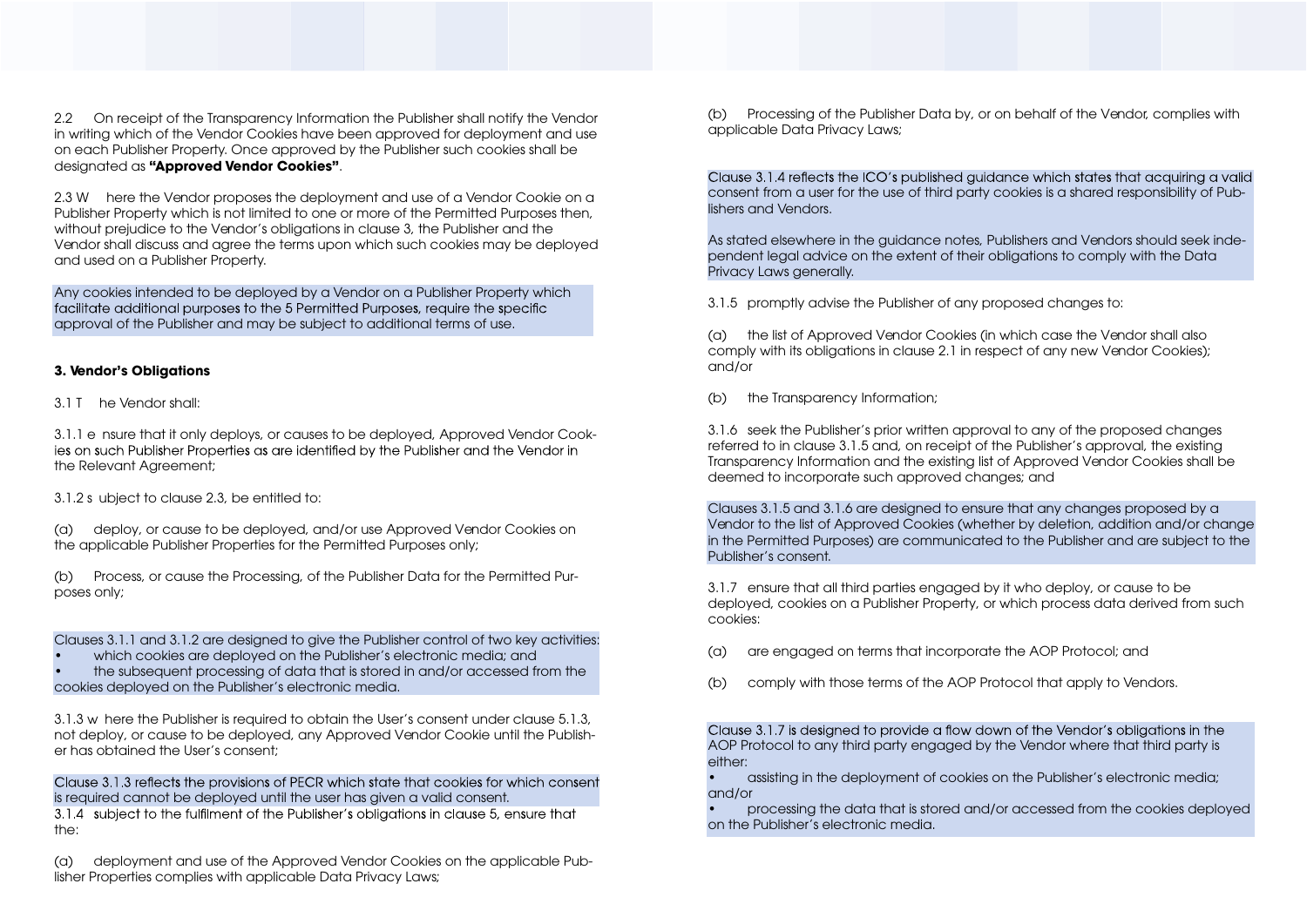3.2 For the avoidance of doubt nothing in clause 3.1 shall prohibit a Vendor from using its own data to target Users, provided that the Vendor ensures that such targeting complies with Data Privacy Laws.

3.3 In the event that the Vendor wishes to withdraw from the AOP Protocol it shall give the Publisher not less than 3 months' notice, in accordance with the provisions of Appendix 1.

#### **4. Audit Rights & Remediation**

4.1 During the term of the Relevant Agreement, the Vendor acknowledges and confirms that the Vendor will cooperate with any audit, inspection or enquiry made of it by a Supervisory Authority that concerns the subject matter of the AOP Protocol

Clause 5 reflects the ICO's published guidance which states that acquiring a valid consent from a user for the use of third party cookies is a shared responsibility of Publishers and Vendors. In particular, Clause 5 recognises that the Publisher is uniquely positioned to facilitate, on behalf of the Vendor, the acquisition of a valid consent from users of the Publisher's electronic media. Clauses 5 also recognises that the validity of any consent obtained is conditional upon the Vendor's obligation to provide the Transparency Information to the Publisher under clause 2.1.

4.4 Where the Publisher has reasonable grounds to suspect that the Vendor is in breach of its obligations under the AOP Protocol then, without prejudice to its other rights and remedies under the AOP Protocol and any Relevant Agreement, the Publisher shall be entitled but not obliged to remove all Approved Vendor Cookies that the Vendor deployed or caused to be deployed on the Publisher Property.

## **5. The Publisher's Obligations**

5.1 The Publisher shall:

5.1.1 publish the Transparency Information for each Approved Vendor Cookie on the applicable Publisher Property;

5.1.2 notify Users of each Publisher Property of the Permitted Purposes applicable to the Processing of Publisher Data by the Vendor and/or the Publisher on that Publisher Property;

5.1.3 where required by Data Privacy Laws, obtain, on behalf of the Vendor, the User's consent to the deployment and use of the Approved Vendor Cookies;

5.1.4 where the Publisher Data is supplied by the Publisher to the Vendor, the Publisher shall ensure that the Publisher has complied with its obligations in this clause 5.1 prior to the Vendor's processing of the User Data on behalf of the Publisher for the Permitted Purposes.

Clause 5.1.4 addresses the situation where a Publisher provides a Vendor with previously acquired data derived from Vendor cookies. However, in most cases the Publisher Data will be received directly by a Vendor from the deployment of the Vendor's own cookies.

#### **Mutual Acknowledgements, Obligations and Indemnification** 6.

6.1 The Publisher and the Vendor hereby acknowledge and agree between themselves that the Publisher Data Processed for any of the Permitted Purposes may constitute Personal Data. In the event that a party considers the Publisher Data Processed for any of the Permitted Purposes does constitute Personal Data it shall promptly notify the other party and the parties shall then discuss and agree any further steps to be taken by either party, including their respective status as a data controller and/or data processor and any additional steps to be taken by the parties to ensure compliance with Data Privacy Laws.

Clause 6.1 anticipates that the Publisher Data may constitute Personal Data as that term is defined in the GDPR. If that possibility arises then the AOP Protocol is only one element in a wide scope of compliance activity that the parties will need to engage in, both individually and collectively.

6.2 The Publisher and the Vendor hereby acknowledge and agree that all proprietary rights in the Publisher Data shall vest in and remain vested in the Publisher.

6.3 The Publisher and the Vendor shall provide each other (at the cost of the assisting party) with reasonable assistance in the exercise of their respective rights and obligations under the AOP Protocol.

6.4 The Publisher shall be entitled, but not obliged, to publish a public register of Vendors who have agreed to the terms of the AOP Protocol and who are in good standing with their obligations in the AOP Protocol.